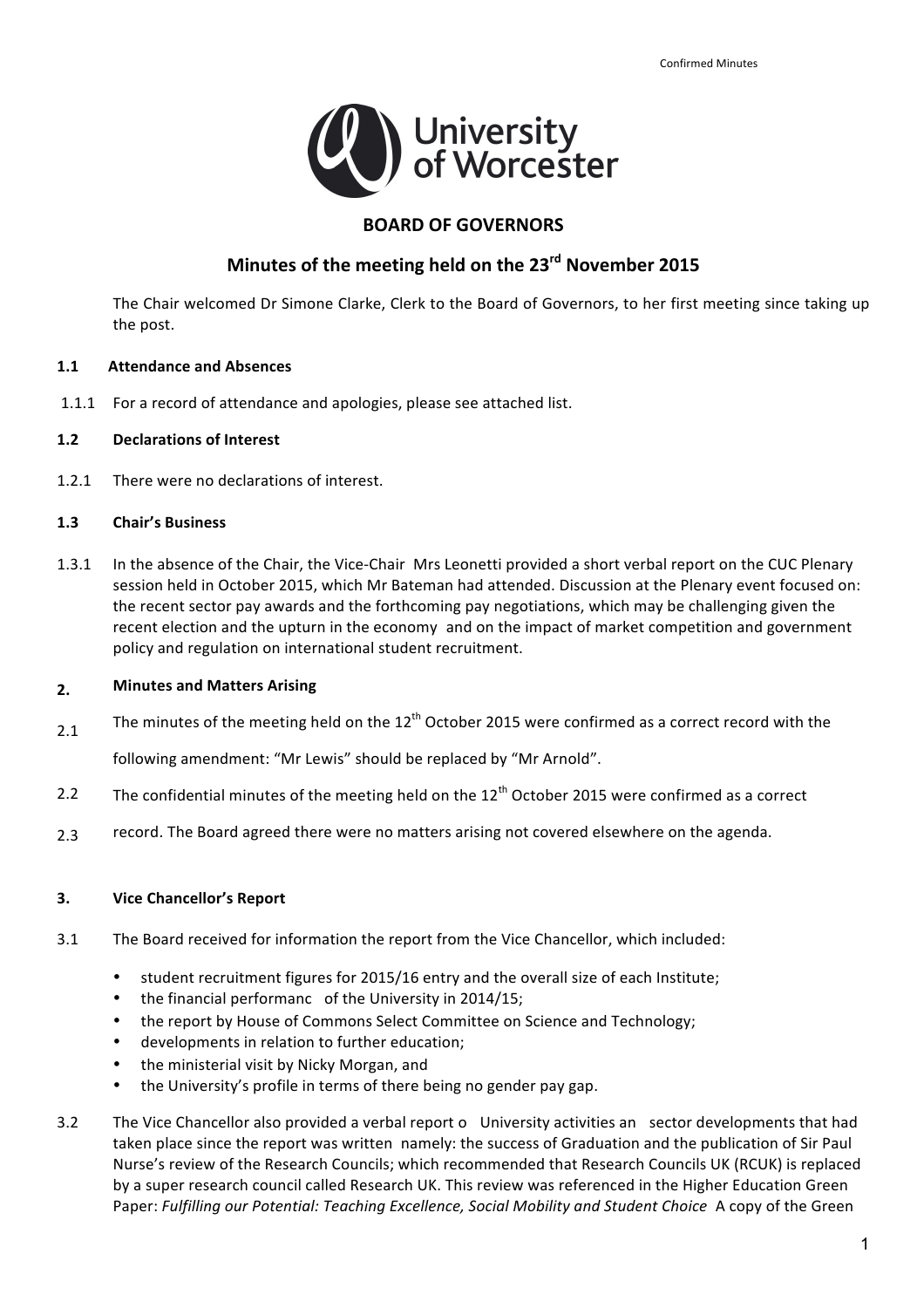Paper was circulated with the papers for the Board meeting, and a special seminar involving the Board and the University Executive had been organised to take place on 9<sup>th</sup> December 2015 At that seminar discussions will also include the outcomes of the Comprehensive Spending Review which will be announced o Wednesday 25<sup>th</sup> November 2015.

3.3 The Vice Chancellor's report was discussed by the Board and the discussion focused on the separate review of Further Education provision in Worcestershire due to take place next year and that there is a strong likelihood that following the government review there will be fewer Further Education Institutions in Birmingham and that wider rationalisation will take place across that sector.

#### **4.** *[Commercial in Confidence Item]*

#### **5. Financial Matters**

5.0 The Board received the Annual Accounts for the University, its subsidiary companies and joint ventures, and the Management Letter for the group-level accounts It was noted that Audit Committee had reviewed the process relating to the preparation and external audit of the Accounts, whilst Finance and Development Committee had reviewed the results in relation to the University's financial strategy linked to the University's Strategic Plan.

#### **5.1 Annual Accounts 2014/15 and the Management Letter**

- 5.1.1 The Board received for formal approval the Annual Accounts for the University of Worcester group. These showed a favourable outturn compared to budget, with turnover of £82M and a surplus of £3.86M, compared to a budgeted surplus of £3.3M. It was noted that this was an impressive result given pressures in relation to student tuition fee income and a number of exceptional items. The modest fall in first year student numbers during 2014/15 also accounted for the decline in 'other income', which relates to monies received from students and then paid to third party landlords, with whom the University contracts for student accommodation. It was noted that these results reflected careful management of expenditure, including savings of £2.4M by enhancements in procurement.
- 5.1.2 The Board had been sent a revised Management Letter from PricewaterhouseCoopers (PwC) after all of the following stages in the external audit process had concluded, namely:
	- the internal review processes at PwC
	- the Audit Close meeting
	- Submission by PwC of the Management Letter and Audit Opinion for scrutiny by the Audit Committee, and after;
	- Attendance at Audit Committee on  $9^{th}$  November 2015 by the Lead Partner.

#### 5.1.3 *[Commercial in Confidence discussion]*

5.1.4 The Board resolved to **approve** the Annual Accounts for submission to HEFCE.

#### **5.2 Annual Accounts for UW Developments Limited**

- 5.2.1 The Board received for approval the Accounts for UW Developments Limited for the year ending 31<sup>st</sup> July 201 and noted that it had a made loss of £25K.
- 5.2.2 The Board resolved to approve the Annual Accounts for submission to Companies House.

#### **5.3 Annua Accounts for UW Enterprises Limited**

5.3.1 The Board received for approval the Accounts for UW Enterprises Limited, which had made a small loss of £8 during 2014/15.

#### 5.3.1.1 *[Commercial i Confidence discussion]*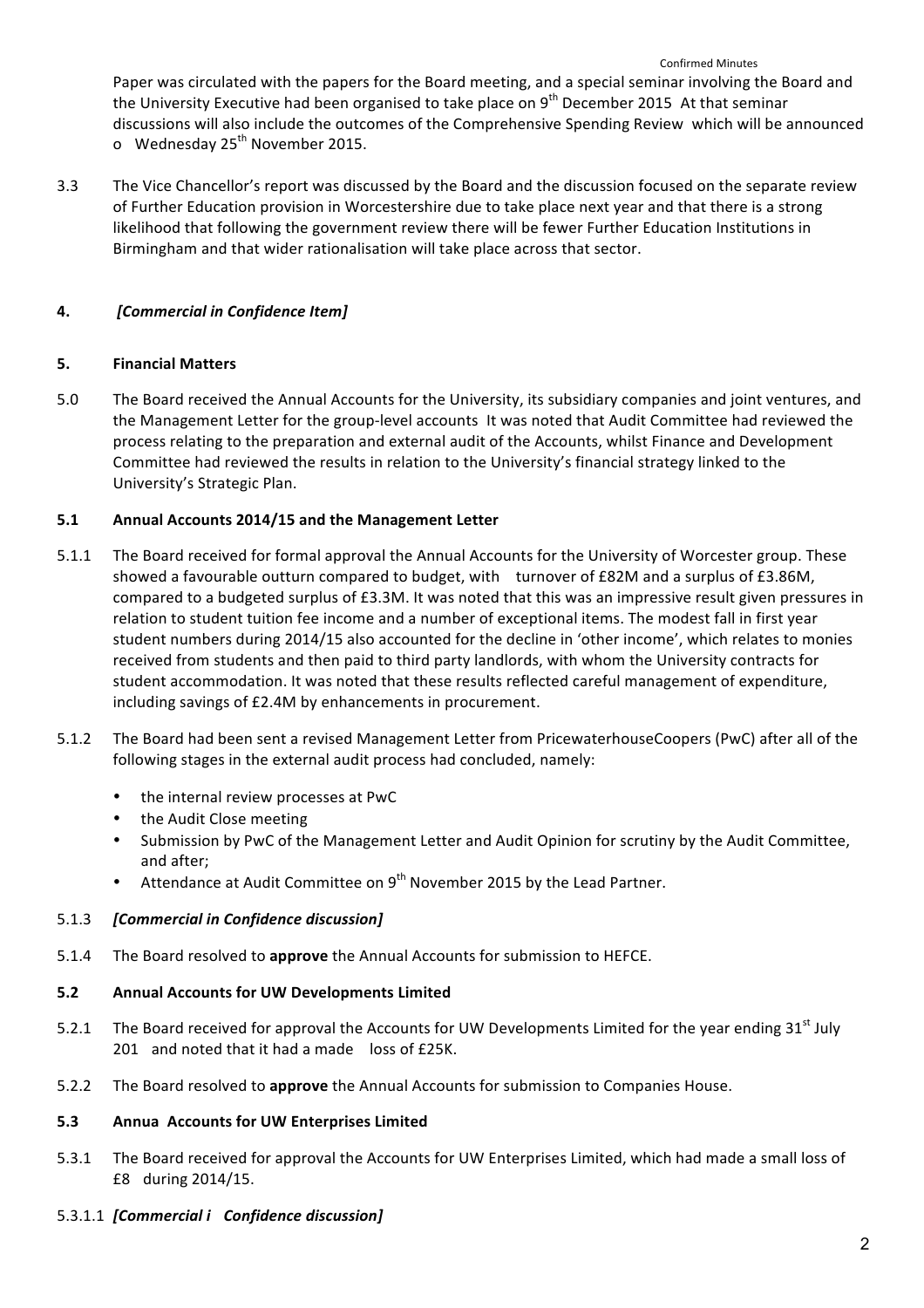5.3.2 The Board resolved to approve the Annual Accounts for submission to Companies House.

#### **5.4 Annual Accounts for UW Worcester Wolves Limited**

- 5.4.1 The Committee received for approval the Accounts for the first period of trading of UW Worcester Wolves Limited, which was incorporated in June 2014, with a loan of £500K to the company from the University (via UW Enterprises Limited), to provide the necessary financial security during the initial years of trading. In line with the original business plan, the company had made a loss of £164K during 2014/15. It was noted that the Finance and Development Committee had discussed action that is being taken to ensure the company continues to work in accordance with the business plan.
- 5.4.2 The Board resolved to approve the Annual Accounts for submission to Companies House.

#### **5.5 Annual Accounts for UW UP LLP**

- 5.5.1 The Board received for approval the Accounts for UW UP LLP for the year unti 31<sup>st</sup> July 2015, which made a conditions of the sale of 5 acres of the land to Sanctuary Housing, including developing the necessary infrastructure. When this transaction is concluded, the partnership will be reviewed. loss of £259K during the financial year. The principal focus of activity during 2014/15 was addressing the
- 5.5.2 The Board resolved to approve the Annual Accounts for submission to Companies House.

#### **6. HEFCE Annual Assurance and Accountabilities Returns and Review Visit**

#### **6.1 Annual Financial Sustainability (ASSUR) Report**

- 6.1.1 The Board received for approval the Annual Financial Sustainability Report and noted that one additional considerable attention given to this area by the Board over the past year and importance it attaches to good student satisfaction in relation to the delivery of the University's Strategic Plan It was also noted that an alternative Key Performance Indicator fo the section titled 'Other leading area' had been introduced this year. Formerly the measur related to staff recruitment: average number of applicants for posts Given good performance in recent years in terms of staff recruitment it was agreed that a alternative measure should be introduced relating to the diversity of staff, to ensure the University continues to meet the needs of a diverse student base and demonstrates its strategic mission to be an inclusive University. Given the planned academic and community outreach developments relating to disability, it was agreed that the percentage of staff with a disability (with a target to increase representation on a year-on-year basis) was most indicator had been included relating to performance in the National Student Survey. This is reflective of the appropriate.
- 6.1.2 The Board discussed the proposed rating of amber/red for the measure: staff costs as a % of income. It was noted that whilst the actual performance was higher than target, this is significantly lower than the sector average, and that work has been undertaken successfully over the years to bring staf costs down to this sustainable level. It was also noted that c1% related to additional pension costs and that the University continues to carefully manage staff costs. It was agreed that the rating should therefore, be amended to amber, thereby recognising the importance of this measure whilst not flagging this as an area of significant concern.
- 6.1.3 The Board resolved to **approve** the ASSUR report with the amendment to the sustainability assessment rating for staff costs as a percentage of income.

#### **6.2 HEFCE Annual Assurance Return form**

6.2.1 The Board received for approval the HEFCE Annual Assurance Return Form and noted the inclusion of a question concerning student complaints, to reflect both new requirements introduced by HEFCE following the lifting of the Student Number Control, and also reflective of other sector developments for example, associated with the guidance issued by the Office of the Independent Adjudicator (OIA). Attached to the paper was an annex setting out evidence concerning existing arrangements in relation to each question and sources of assurance.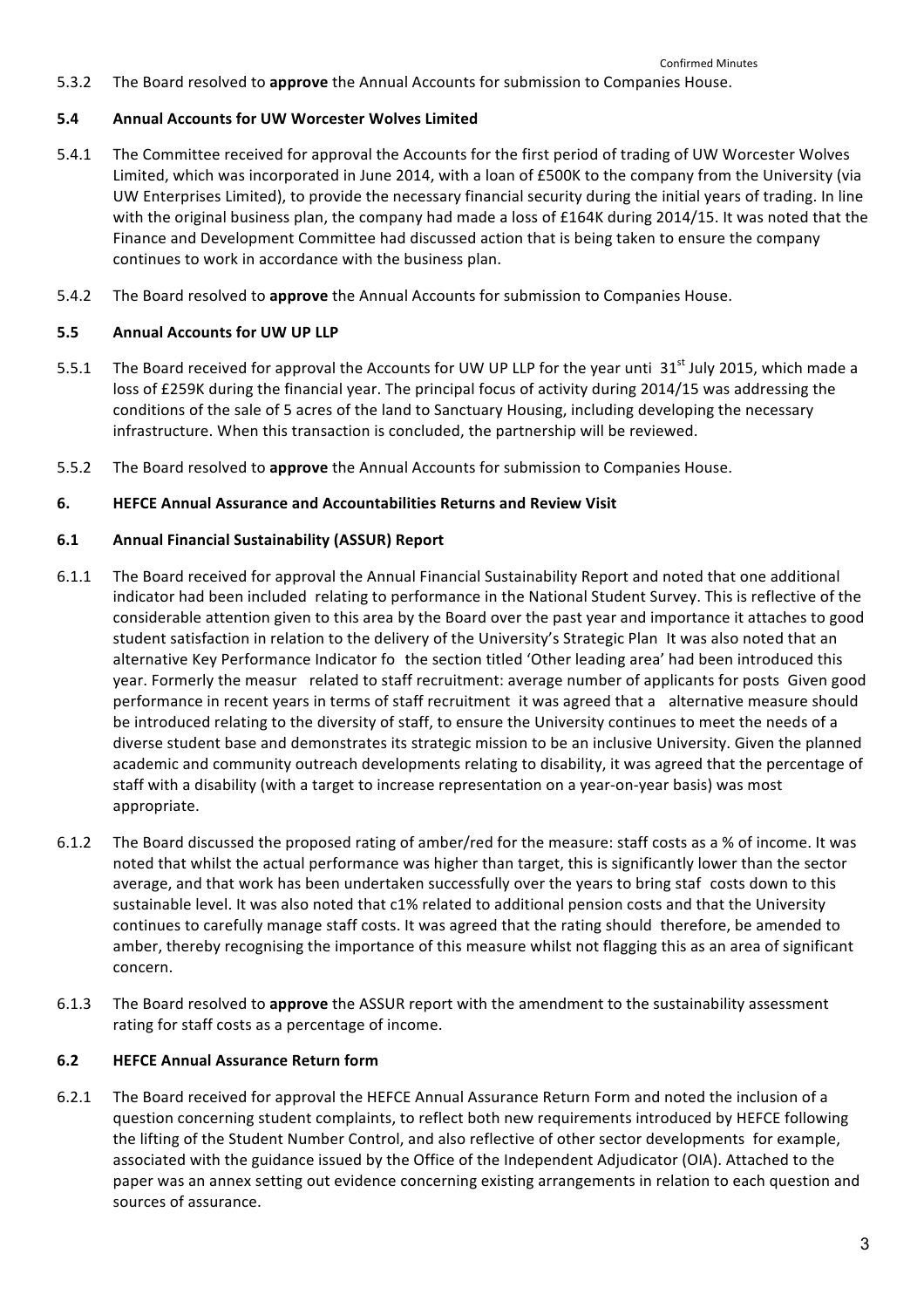6.2.2 The Board resolved to approve the Annual Assurance Return for sign-off by the Vice-Chancellor and submission to HEFCE.

#### **6.3 Briefing on the HEFCE visit that took place on 10th November 2015**

- 6.3.1 The Board received for information short briefing on the HEFCE Assurance Review Visit that had taken place on 10<sup>th</sup> November 2015. It was noted that the visit had been very productive and that the lead auditor had provided timely provisional feedback concerning areas of good practice for future development and some technical changes in relation to key documentation, such as the labelling of minutes and details concerning governors' expenses in the financial accounts. A fina repor will be received from HEFCE in December when the auditors have reviewed all documentation submitted as par of the Annual Accountability Returns.
- 6.3.2 The Board were advised that the full report and the related action plan will be discussed at the next Board meeting.

#### **7. Annual Report from the Audit Committee**

- 7.1 The Board received for information the Annual Report of the Audit Committee and the Internal Audit Annual Opinion. It was noted that the University had tendered for its internal audit provision during 2014/15 and this would be provided, from 2015/16, by Ernst & Young. The Chair of the Audit Committee highlighted that couple of amber/red internal audit reports had been received during the year, including one on the governance and financial management arrangements for the Students' Union. The Committee had received further report at its meeting on the 9<sup>th</sup> November from the new Chief Executive of the Students Union in which she identified the measures being taken to address the areas of concern.
- 7.2 The Chair reported that whilst the Committee received two annual reports on arrangement associated with risk management, risk was also considered in every item received by the Committee.
- 7.3 It was noted that the Committee had received presentations throughout the year on the following topics: Transparent Approach to Costing (TRAC), Data Assurance, and Purchasing and Value for Money.
- 7.4 The Board received the report for information.

#### **8. Reports from the Committees**

#### 8.1 **Audit Committee**

- 8.1.1 The Chair reported that the Committee had received, at its meeting on the 9<sup>th</sup> November, a presentation from the Head of the Data Management Unit on key data returns specifically related to HEFCE and the HESA Student return The Committee had received assurance around the management of data and how it is verified. The Committee had also received the Value for Money Annual Report which had highlighted procurement savings of £2.4m over the last financial year. Members noted that the Committee had agreed the annual internal audit plan for 2015/16 subject to two changes in relation to the inclusion of an annual audit of a key data return and planning for Cyber Security audit being brought forward.
- 8.1.2 The Committee had also considered the Annual Accounts of the University and its subsidiaries and the Management Letter; considered by the Board elsewhere on the agenda.

#### 8.1.3 *[Commercial in Confidence discussion]*

#### 8.2 **Finance & Development Committee**

8.2.1 The Chair of the Committee reported that at its meeting on the  $11^{\text{th}}$  November, the Committee had focused o the review of the Annual Accounts for the University (including the Management Letter) and its subsidiaries, and a paper concerning the first phase of capital development; both of which are elsewhere on the Board agenda.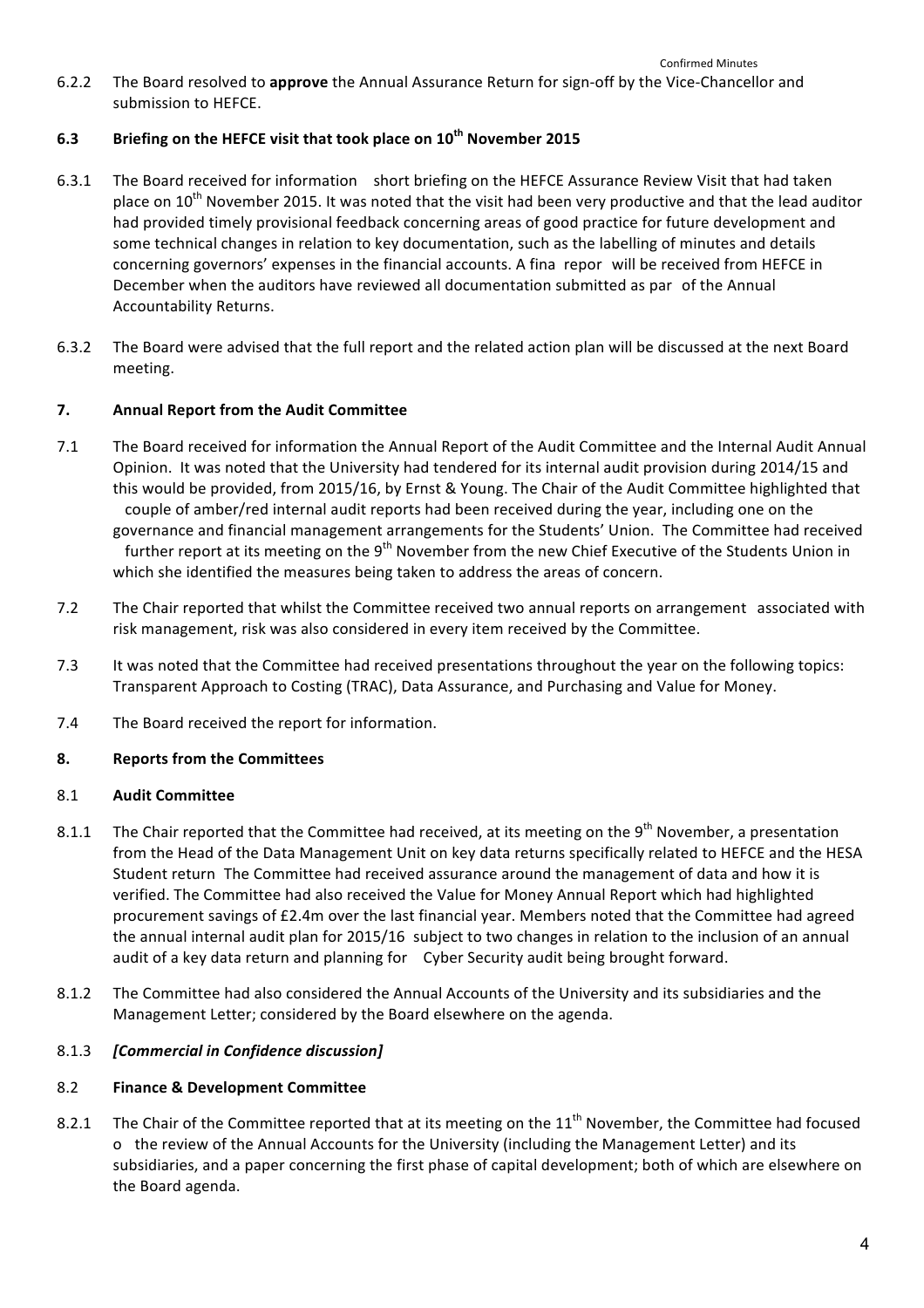- 8.2.2 The Committee had also received a report on student applications for 2016/17 which at that time showed a small decline in applications which followed the nationa trend. It was noted that the decline in the number of young people who may apply to University would continue until the mid 2020s.
- 8.2.2 The Committee had also considered the paper o the University's Academic Portfolio which members of the Board had received as part of the Framework for Capital Developments. It is anticipated that new developments such as the introduction of Mathematics and Law, along with Integrated Masters, would assist the University in its planned growth of student numbers.
- 8.2.3 The Committee had received a financial update for the current year to the end of the first quarter. It was reported that the University's finances were on track and the budget included £15.7m for capital developments, of which £7m had been spent in the first quarter as planned.

#### 8.3 **Personnel Committee**

- 8.3.1. The Chair of the Committee advised that the she had been working with the Acting Director of Human Resources and the Acting Clerk to identify ways to re-invigorate the work of the Committee. Following the Special meeting of the Board on the  $12^{\text{th}}$  September, where staffing was highlighted as a priority for the Board, the Committee is working with the Acting Director to draw up a framework for Human Resources. It framework will be presented to the next meeting of the Personnel Committee is proposed that this follows the lifecycle of a member of staff from application to exit interview. A draft
- 8.3.2 The Committee had reviewed the current arrangements for appraisal in the University and had requested that a significant review be carried out.

#### 8.3.3 *[Commercial in Confidence discussion]*

#### 8.4 **Remunerations Committee (University of Worcester Salary Spine)**

- 8.4.1 The Boar was reminded that the Remunerations Committee had been restructured to form two committees: Remunerations Committee (University of Worcester salary spine and Remunerations Committee (Board appointees). The latter committee currently considers the remuneration of the Vice Chancellor and Chief Executive and the Clerk to the Board of Governors; neither of whom are members of that committee. The Chair of the Personnel Committee is a member of both Committees.
- 8.4.2 The Remunerations Committee (University of Worcester Staff Spine) had met on the 22<sup>nd</sup> October 2015 and had agreed with the Vice Chancellor the process for reviewing individuals' performance and remuneration during the coming year.
- 8.4.3 The Committee reported that it had agreed an uplift in pay of 1% for this group of staff in line with the national pay award which other members of the University's staff had received.

#### **9.** *[Commercial in Confidence Item]*

#### **10. Report from Academic Board**

- 10.1 The Board received the Report from Academic Board held on  $14<sup>th</sup>$  October 2015 and a verbal update from the governor observer who attends Academic Board. It was reported by the governor observer that there had been a productive and detailed discussion concerning the National Student Survey and developments identified in the light of feedback provided by students, and the arrangements relating to examinations and granting awards were very thorough.
- 10.2 request was made that non-completion rates for students studying for research degrees should be circulated to the Board.

**Action:** Clerk to the Board

#### **11. Any Other Business**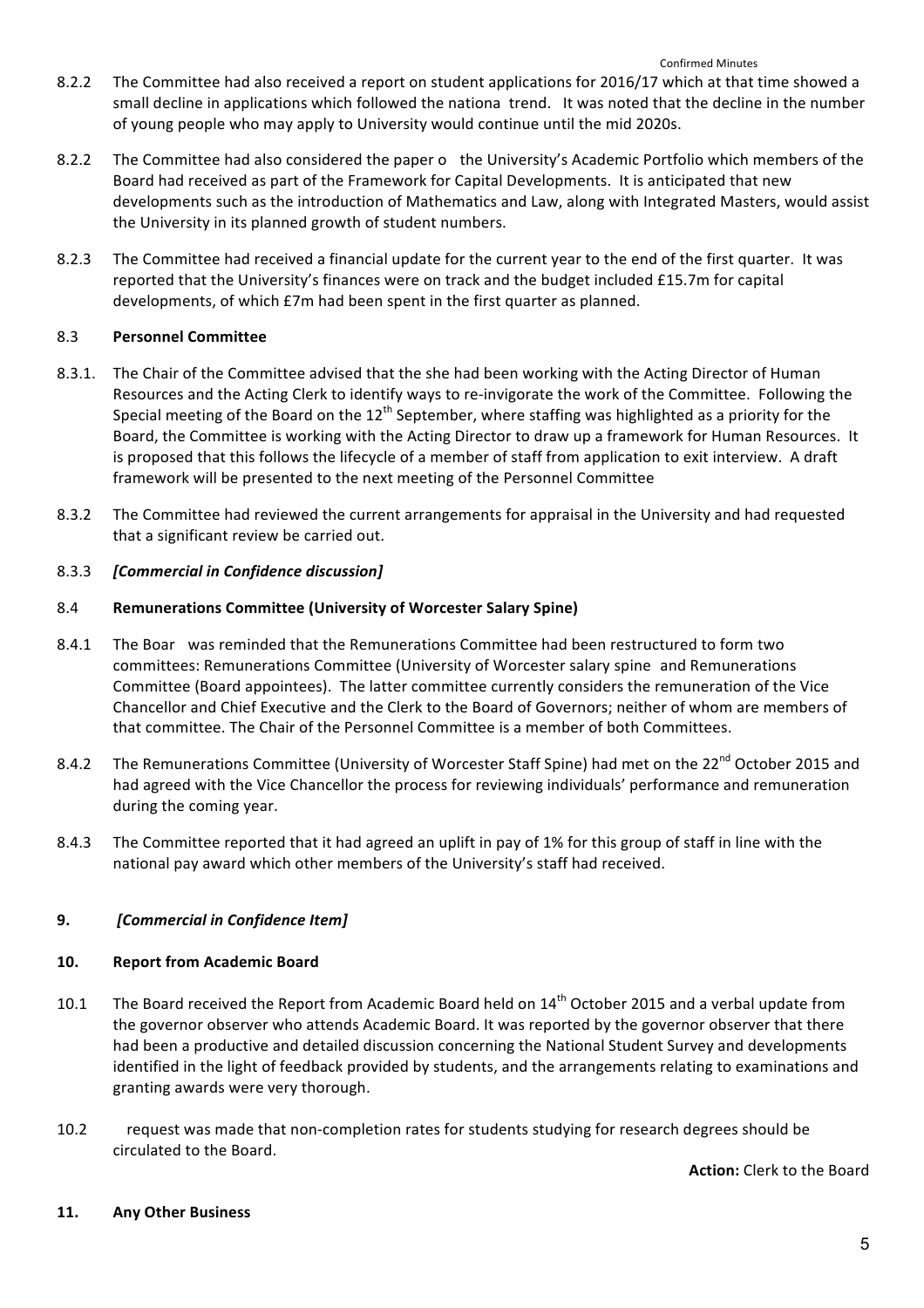- 11.1 The Board thanked Ms Helen Johnstone for the very good work she had undertaken in her capacity as Acting Clerk to the Board.
- **12. Date of Next Meeting** Monday 22<sup>nd</sup> February 2015